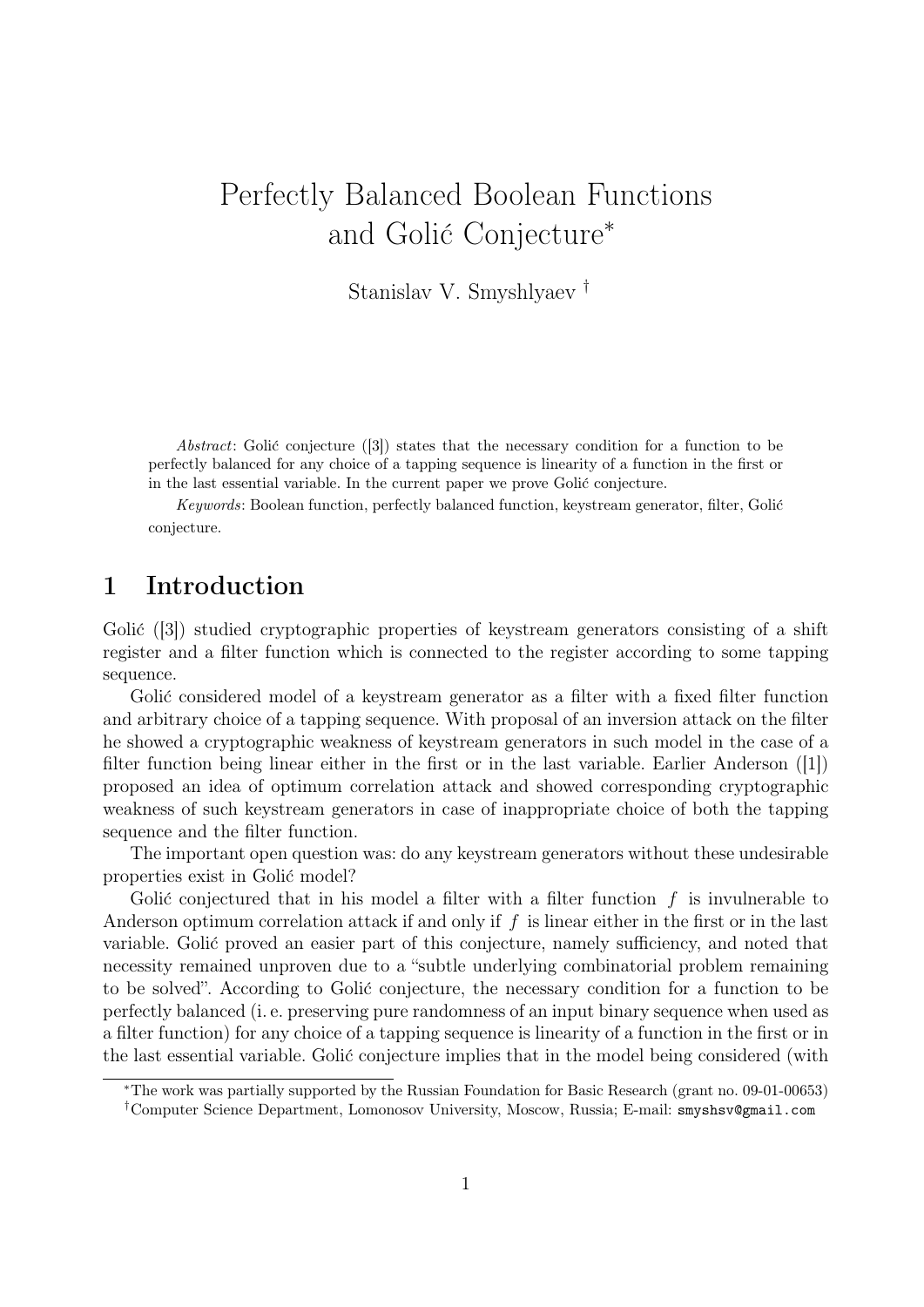independent choice of a tapping sequence and a Boolean function) there are no functions invulnerable both to the inversion attack and to the optimum correlation attack.

To prove Golić conjecture, it suffices to find for arbitrary Boolean function which is nonlinear in the first and in the last essential variables a tapping sequence, such that the Boolean function which describes input-output behaviour of the corresponding filter does not satisfy conditions of the Sumarokov criterion of perfect balancedness ([11]). The trivial case of a function with no linear variables was considered in [7]. In the general case, all linear variables of a function have to be handled in a special way to construct a particular tapping sequence and two binary sequences required by Sumarokov criterion. This in fact solves an underlying combinatorial problem mentioned by Golić.

Related work. Sumarokov ([11]) defined perfect balancedness of Boolean functions. A perfectly balanced filter function transforms uniformly distributed input sequences into uniformly distributed output sequences. Also, Sumarokov proved a useful criterion of perfect balancedness. Dichtl ([2]) offered an example of a Boolean function that is nonlinear in the first and in the last variables but is perfectly balanced when used as a filter function with a certain choice of a tapping sequence. That example does not rule out Golić conjecture because of the fact that some other choices of a tapping sequence do not induce perfect balancedness of corresponding filter functions.

Gouget and Sibert ([4]) suggested not to consider a Boolean function independently of a tapping sequence used in a filter and noted that one class of perfectly balanced functions nonlinear in both the first and the last variable was described by Logachev ([6]). Nevertheless, existence of this class is not in conflict with Golić conjecture either, because the models are different.

#### 2 Definitions

As usual,  $\mathbb{F}_2$  denotes the Galois field. For any  $n \in \mathbb{N}$  V<sub>n</sub> denotes  $\mathbb{F}_2^n$ ,  $\mathcal{F}_n$  is the set of all Boolean functions in *n* variables. Variable  $x_i$  is called essential for the function  $f(x_1, x_2, \ldots, x_n) \in \mathcal{F}_n$  if there exists  $(\alpha_1, \alpha_2, \ldots, \alpha_{i-1}, \alpha_{i+1}, \ldots, \alpha_n) \in V_{n-1}$  such that  $f(\alpha_1, \alpha_2, \ldots, \alpha_{i-1}, 0, \alpha_{i+1}, \ldots, \alpha_n) \neq f(\alpha_1, \alpha_2, \ldots, \alpha_{i-1}, 1, \alpha_{i+1}, \ldots, \alpha_n)$ . Variable  $x_i$  is called linear essential for the function  $f(x_1, x_2, \ldots, x_n) \in \mathcal{F}_n$  if for any  $(\alpha_1, \alpha_2, \ldots, \alpha_{i-1}, \alpha_{i+1}, \ldots, \alpha_n) \in$  $V_{n-1}$  inequality  $f(\alpha_1, \alpha_2, \ldots, \alpha_{i-1}, 0, \alpha_{i+1}, \ldots, \alpha_n) \neq f(\alpha_1, \alpha_2, \ldots, \alpha_{i-1}, 1, \alpha_{i+1}, \ldots, \alpha_n)$ holds. By  $\Phi_n$ ,  $\Phi_n \subset \mathcal{F}_n$ , we denote the set of all Boolean functions with both first and last variables being essential.

Let  $m \in \mathbb{N}$ . Boolean function  $g \in \mathcal{F}_N$ ,  $N \in \mathbb{N}$ , induces mapping  $g_m: V_{m+N-1} \to V_m$ of the form

$$
g_m(z_1, z_2, \dots, z_{m+N-1}) = (g(z_1, \dots, z_N), g(z_2, \dots, z_{N+1}), \dots, g(z_m, \dots, z_{m+N-1})).
$$
 (2.1)

Let  $\gamma = (\gamma_1, \ldots, \gamma_n)$  be a tuple of nonnegative integers such that  $\gamma_1 = 0; \gamma_{i+1} > \gamma_i, i =$  $1, 2, \ldots, n-1$ , and let  $N = \gamma_n + 1$ . From now on we consider tuples  $\gamma$  of this form. For  $\gamma$  of the above form and arbitrary  $f \in \Phi_n$  we denote  $f(x_{N-\gamma_n}, x_{N-\gamma_{n-1}}, \ldots, x_{N-\gamma_1})$  by  $f_{\gamma}(x_1,\ldots,x_N)$ .

A filter with a tapping sequence  $\gamma$ , and a filter function f is a mapping of the set  $\sum_{i=1}^{\infty}$  $i=\gamma_n+1$  $V_i$  to  $\bigcup^{\infty}$  $i=1$  $V_i$ , defined by equations (2.1) with  $m = 1, 2, \ldots$  and  $g = f_{\gamma}$ .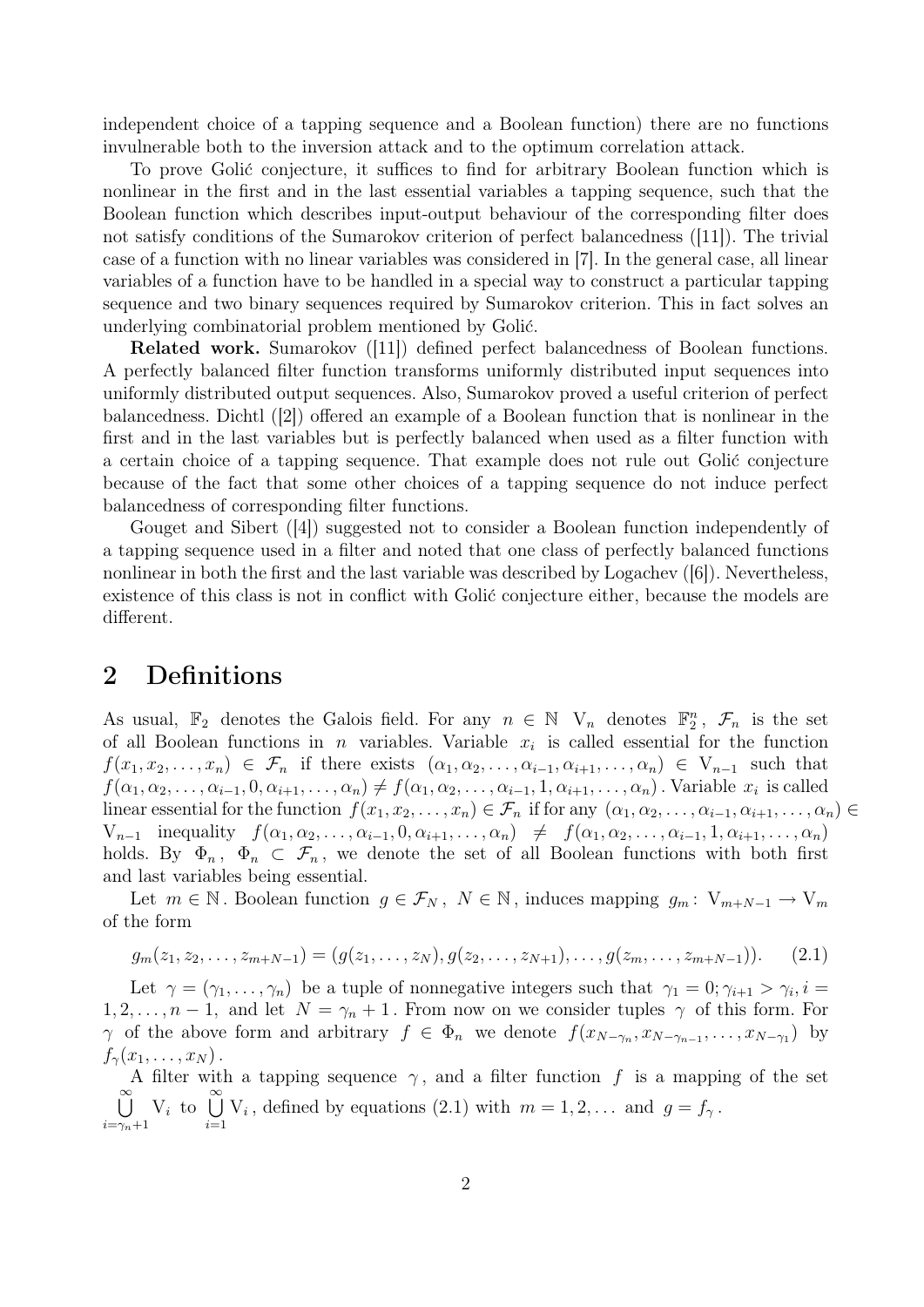**Definition 2.1.** ([11]). A Boolean function  $f \in \mathcal{F}_n$  is said to be perfectly balanced if for any  $m \in \mathbb{N}$  and any  $y \in V_m$ 

$$
\sharp (f_m)^{-1}(y) = 2^{n-1},
$$

where  $\sharp$  denotes cardinality.

The subset of  $\mathcal{F}_n$  composed by all functions linear in the first (resp. last) variable is denoted by  $\mathcal{L}_n$  (resp.  $\mathcal{R}_n$ ). It is easy to see ([11]) that all functions in  $\mathcal{L}_n \cup \mathcal{R}_n$  are perfectly balanced.

# 3 Preliminaries

We denote the set of all perfectly balanced *n*-variable functions by  $\mathcal{PB}_n$ ,  $\mathcal{PB}_n \subseteq \mathcal{F}_n$ . From cryptographic applications point of view the subset  $\Phi_n \cap \mathcal{PB}_n \setminus (\mathcal{L}_n \cup \mathcal{R}_n)$  is of primary importance.

The next theorem states necessary and sufficient condition for an  $m$ -tuple in the righthand side of equation (2.1) to be distributed uniformly in  $V_m$  given the uniform distribution of the vector  $X_m = (x_1, \ldots, x_{m+n-1})$  and can be easily proven using only Definition 2.1 and basics of probability theory.

**Theorem 3.1.** Let  $n \in \mathbb{N}$  and  $f \in \mathcal{F}_n$ . Let  $\{X_m = (x_1, \ldots, x_{m+n-1})\}_{m=1}^{\infty}$  be a sequence of random vectors with distribution

$$
\Pr\{X_m = (a_1, \ldots, a_{m+n-1})\} = 2^{-(m+n-1)}
$$

for any  $(a_1, \ldots, a_{m+n-1}) \in V_{m+n-1}$ . Random vector  $Y_m = f_m(X_m)$  is distributed uniformly for each  $m \in \mathbb{N}$  iff f is perfectly balanced.

**Theorem 3.2.** ([11]). A Boolean function  $f \in \mathcal{F}_n$  is perfectly balanced iff there is no pair of distinct binary sequences

$$
x = (x_1, \dots, x_r), z = (z_1, \dots, z_r) \in V_r, r > 2n,
$$
\n(3.1)

such that

$$
x_1 = z_1, \dots, x_n = z_n, x_{r-n+1} = z_{r-n+1}, \dots, x_r = z_r;
$$
 (3.2)

$$
x \neq z;
$$
\n<sup>(3.3)</sup>

$$
f(x_i, \ldots, x_{i+n-1}) = f(z_i, \ldots, z_{i+n-1}), i = 1, \ldots, r - n + 1.
$$
 (3.4)

Full proof of the Theorem 3.2 can be found in Appendix A.

**Theorem 3.3.** ([3]) For a filter with a filter function f for any choice of a tapping sequence  $\gamma$  the output sequence is purely random given that the input sequence is such if (and only if [not proven])  $f(z_1, \ldots, z_n)$  is balanced for each value of  $(z_2, \ldots, z_n)$  (i.e. f is linear in the first variable) or  $f(z_1, \ldots, z_n)$  is balanced for each value of  $(z_1, \ldots, z_{n-1})$  (i.e. f is linear in the last variable).

According to Dichtl ([2]), unproven necessary condition in Theorem 3.3 is referred to as Golić conjecture.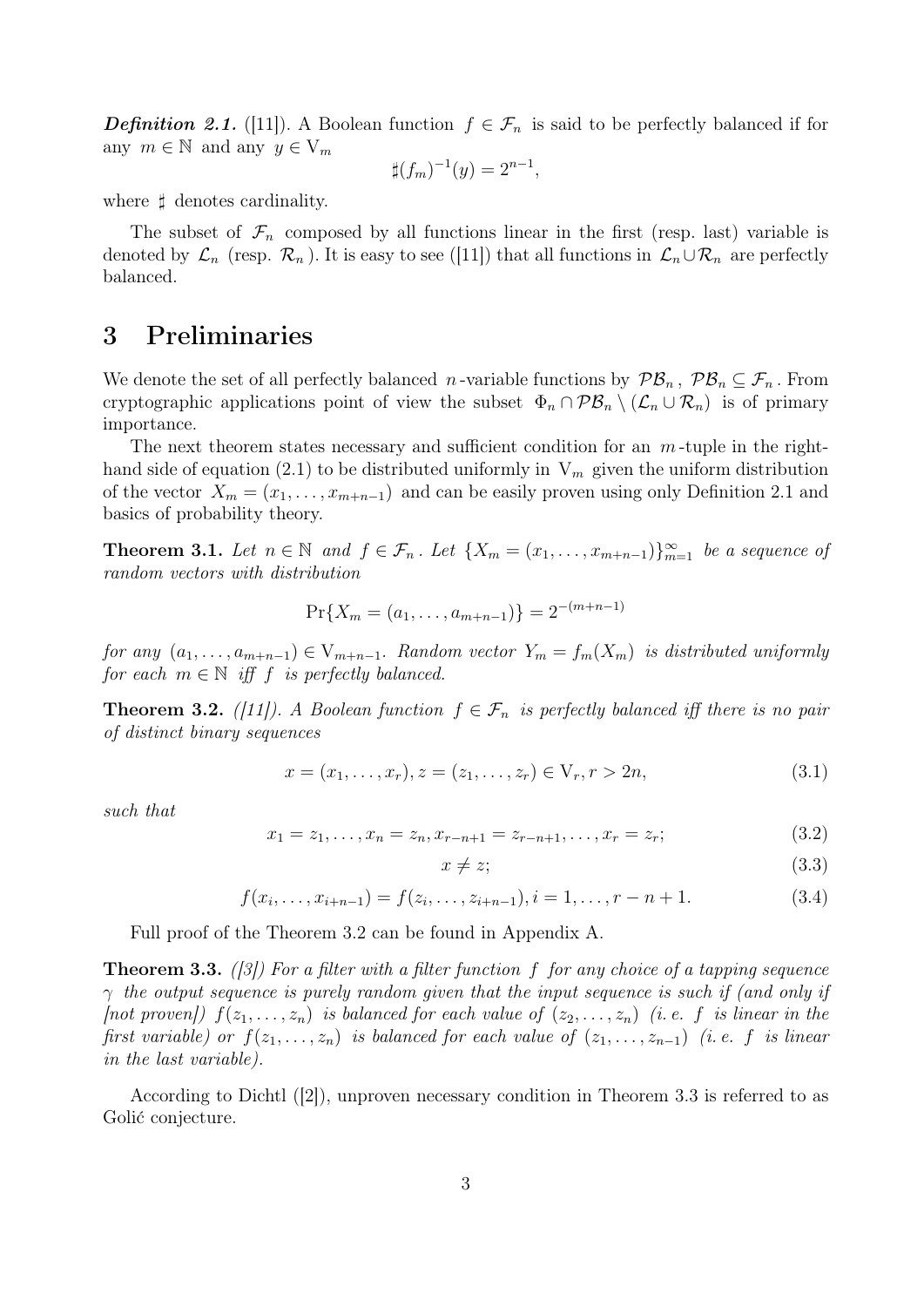#### 4 Main Result

Theorem 3.1 implies that Golić conjecture can be stated in the following form.

**Conjecture 4.1.** If  $f_\gamma$  is perfectly balanced for every possible choice of  $\gamma$ , then f is linear in the first or in the last variable.

To prove Golić conjecture it suffices to construct for arbitrary  $f \in \Phi_n \setminus (\mathcal{L}_n \cup \mathcal{R}_n)$  a particular tapping sequence making function  $f_{\gamma}$  not perfectly balanced. The key idea is to force  $\gamma_i$  increase exponentially in i. After choosing appropriate  $\gamma$  we construct two different binary sequences of the special form required by Sumarokov criterion (Theorem 3.2) to prove that  $f_{\gamma}$  is not perfectly balanced.

#### Theorem 4.2.

For any  $f \in \Phi_n \setminus (\mathcal{L}_n \cup \mathcal{R}_n)$  there exists a tuple  $\gamma$  such that  $f_\gamma \notin \mathcal{PB}_N$ .

Proof.

Let  $f \in \Phi_n \setminus (\mathcal{L}_n \cup \mathcal{R}_n)$ . Suppose that f depends on each variable essentially (this is w.l.o.g. since we are free to choose any tuple  $\gamma$ ).

Choose  $\gamma$  as follows:  $\gamma = (\tau_0, \tau_0 + \delta_0, \ldots, \tau_0 + (m_0 - 1)\delta_0, \tau_1, \ldots, \tau_k, \tau_k + \delta_k, \ldots,$  $\tau_k + (m_k - 1)\delta_k, \ \tau_{k+1}, \ldots, \tau_{n-l-1}), \text{ where } \delta_k = \frac{\tau_{k+1} - \tau_k}{m_k}$  $\frac{m_k}{m_k}$  and  $m_k - 1$  is the number of succeeding linear essential variables of f between  $(n - l - k - 1)$ th and  $(n - l - k)$ th nonlinear essential variables,  $k = 0, 1, \ldots, n-l-2$ ;  $l = (m_0 - 1) + \ldots + (m_{n-l-1} - 1)$  is the total number of linear essential variables of f. Let  $m = \max_{k=0,\dots,n-l-2} m_k$ ,  $\tau_0 = 0, \tau_1 = m_0, \tau_{k+1} >$ 

 $(4m^{2} + 1)\tau_{k}, k = 1, \ldots, n - l - 2$  and  $\tau_{k+1} - \tau_{k}$  be a multiple of  $m_{k}$ .

Consider two binary sequences  $y = (y_0, \ldots, y_M), z = (z_0, \ldots, z_M), M = 2N +$  $\sum^{\ell'}$  $\sum_{j=1} \delta_{k_j}$ 

where  $k_j$  are indices such that  $m_{k_j} > 1$  (*l'* denotes the total number of these indices). Fix certain bits of these sequences as follows:  $N+\sum_{j=1}^{l'} a_j \delta_{k_j}$  $= 0, z$  $N+\sum_{j=1}^{l'} a_j \delta_{k_j}$  $= 1,$ 

 $\forall a_j \in \{0, 1\}, j = 1, \ldots, l'$ .

Indices of the form  $N +$  $\sum^{\ell'}$  $\sum_{j=1} a_j \delta_{k_j}$  are referred to as B-indices and all the others as A-

indices. It is easy to conclude using Theorem 3.2, that to prove the Theorem it suffices to show that one can set all yet unfixed bits of y so that  $f_{\gamma_{M-N+2}}(y) = f_{\gamma_{M-N+2}}(z)$ and  $z_i = y_i$  holds for any A-index j. Thereby we have distinct binary sequences y, z,  $|y| = |z| > 2N$ , with coinciding leading as well as tailing N-bit subsequences and such that  $f_{\gamma_{M-N+2}}(y) = f_{\gamma_{M-N+2}}(z)$ . Then, using Theorem 3.2, one concludes that  $\gamma$  is required tapping sequence,  $f_{\gamma} \notin \mathcal{PB}_N$  and the Theorem follows.

First, we demonstrate some simple relations.

- 1.  $\delta_k = \frac{\tau_{k+1} \tau_k}{m_k}$  $\frac{1}{m_k}$  >  $\frac{(1+4m^2)\tau_k-\tau_k}{m_k}$  $\frac{(m^2)\tau_k-\tau_k}{m_k} \geq 4m\tau_k.$
- 2. If  $m_{k-1} > 1$ , then  $\tau_k = \tau_{k-1} + m_{k-1} \delta_{k-1} \geq 2 \delta_{k-1}$ .
- 3.  $\delta_k > \delta_{k-1}$ . From 1 and 2 it follows that if  $m_{k-1} > 1$ , then  $\delta_k > 8m\delta_{k-1}$ .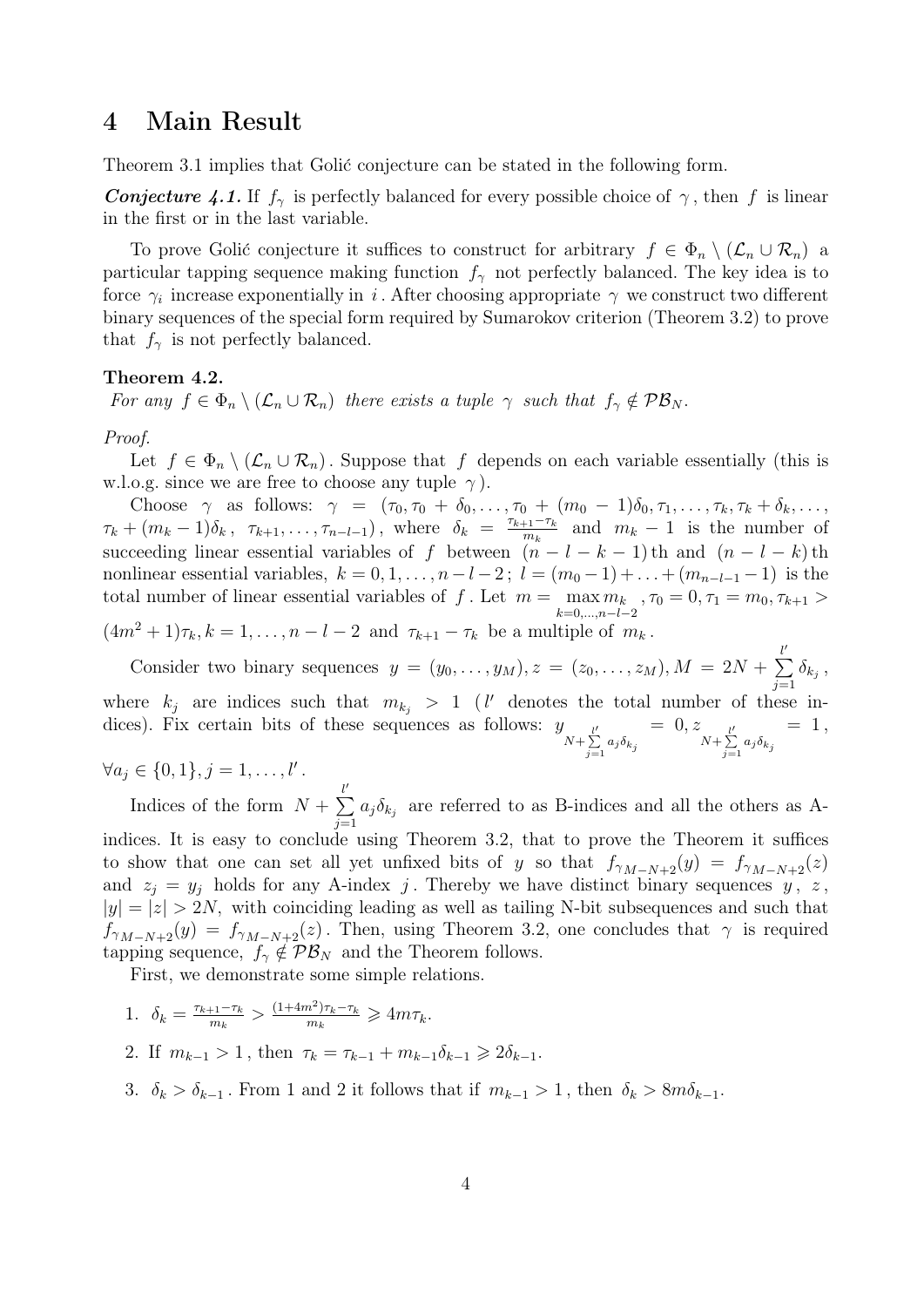- 4. From 3 it follows that  $\sum_{i=1}^{l}$  $\sum_{j=j'} \delta_{k_j} <$  $\sum_{i=1}^{l}$  $\sum_{j=j'} \delta_{k_{l'}} \frac{1}{(8m)}$  $\frac{1}{(8m)^{l'-j}} < \sum_{i=0}^{\infty}$  $\sum_{i=0} \delta_{k_{l'}} \frac{1}{(8n)}$  $\frac{1}{(8m)^i} = \frac{\delta_{k_{l'}}}{1-\frac{1}{8m}} = \delta_{k_{l'}} \frac{8m}{8m-1}$  $\frac{8m}{8m-1}$ .
- 5.  $\delta_k = \frac{\tau_{k+1} \tau_k}{m_k}$  $\frac{1}{m_k}$  <  $\frac{\tau_{k+1}}{m_k}$  $\tau_{m_k}^{k+1} \leq \tau_{k+1}$  if  $k \geq 1$ ;  $\delta_0 \leq \tau_1$ .

According to Theorem 3.2, to prove the Theorem it suffices to prove solvability of the following system of equations.

$$
\begin{cases}\n\begin{cases}\nf_{\gamma}(y_0, \dots, y_{N-1}) = f_{\gamma}(z_0, \dots, z_{N-1}) \\
\dots \\
f_{\gamma}(y_{M-N+1}, \dots, y_M) = f_{\gamma}(z_{M-N+1}, \dots, z_M) \\
y_{N+\sum_{j=1}^{\nu} a_j \delta_{k_j}} = 0, \forall a_j \in \{0, 1\}, j = 1, \dots, l'\n\end{cases} \\
z_{N+\sum_{j=1}^{l'} a_j \delta_{k_j}} = 1, \forall a_j \in \{0, 1\}, j = 1, \dots, l'\n\end{cases} (4.1)
$$
\n
$$
y_t = z_t, t \neq N + \sum_{j=1}^{l'} a_j \delta_{k_j}, \forall a_j \in \{0, 1\}, j = 1, \dots, l'
$$

Now we fix variables involved in the second subsystem of  $(4.1)$  and consider *i*th equation  $(i = 0, \ldots, M - N + 1)$  of the first subsystem. Three cases are possible.

Case 1. Each B-index variable, which is essential for  $f^i_\gamma \equiv f_\gamma(y_i, \dots, y_{i+N-1})$ , is linear for  $f^i_\gamma$ .

In Lemma 4.3 (the proof can be found in Appendix B) we prove that in this case  $f_{\gamma}^i$ depends on exactly two such variables. Then, from definition of linear dependence and from our fixation of B-index variables, we get that  $i$  th equation of the first subsystem turns out to be identity.

**Lemma 4.3.** Let the set of B-index variables that are essential for  $f^i_\gamma$  be nonempty, and let  $f_{\gamma}^{i}$  be linear in any B-index variable. Then  $f_{\gamma}^{i}$  is linear in exactly two B-index variables.

Case 2.  $f_{\gamma}^{i}$  depends essentially on no B-index variable.

In this case we have a trivial equality, since variables with equal A-indices are equal, i.e.  $y_j = z_j, j \neq N +$  $\sum^{\ell'}$  $\sum_{j=1} a_j \delta_{k_j}$ .

Case 3.  $f^i_\gamma$  depends essentially and nonlinearly on some B-index variable  $y_{\overline{j^i}}$ .

Lemma 4.4 (the proof is in Appendix C) states that in this case  $f_{\gamma}^{i}$  is nonlinear in exactly one essential B-index variable. In other words, if any other B-index variable is essential for  $f_{\gamma}^{i}$ , then the latter is linear essential variable of  $f_{\gamma}^{i}$ .

**Lemma 4.4.** If  $f^i_\gamma$  depends essentially and nonlinearly on some B-index variable, then there is exactly one such (nonlinear, essential, B-index) variable.

Therefore ith equation of the system could be written in the form

$$
\phi(y_{j_1^i}, y_{j_2^i}, \dots, y_{j_{i-1}^i}, 0, y_{j_{i+1}^i}, \dots, y_{j_{n-i}^i}) = \phi(y_{j_1^i}, y_{j_2^i}, \dots, y_{j_{i-1}^i}, 1, y_{j_{i+1}^i}, \dots, y_{j_{n-i}^i}) \oplus \zeta_i,
$$

where  $\phi$  is the function constructed from f by setting all linear essential variables to zero;  $(y_{j_1^i}, y_{j_2^i}, \ldots, y_{j_{i-1}^i}, y_{j_{i+1}^i}, \ldots, y_{j_{n-l}^i})$  are yet unfixed variables and  $\zeta_i$  is a constant. The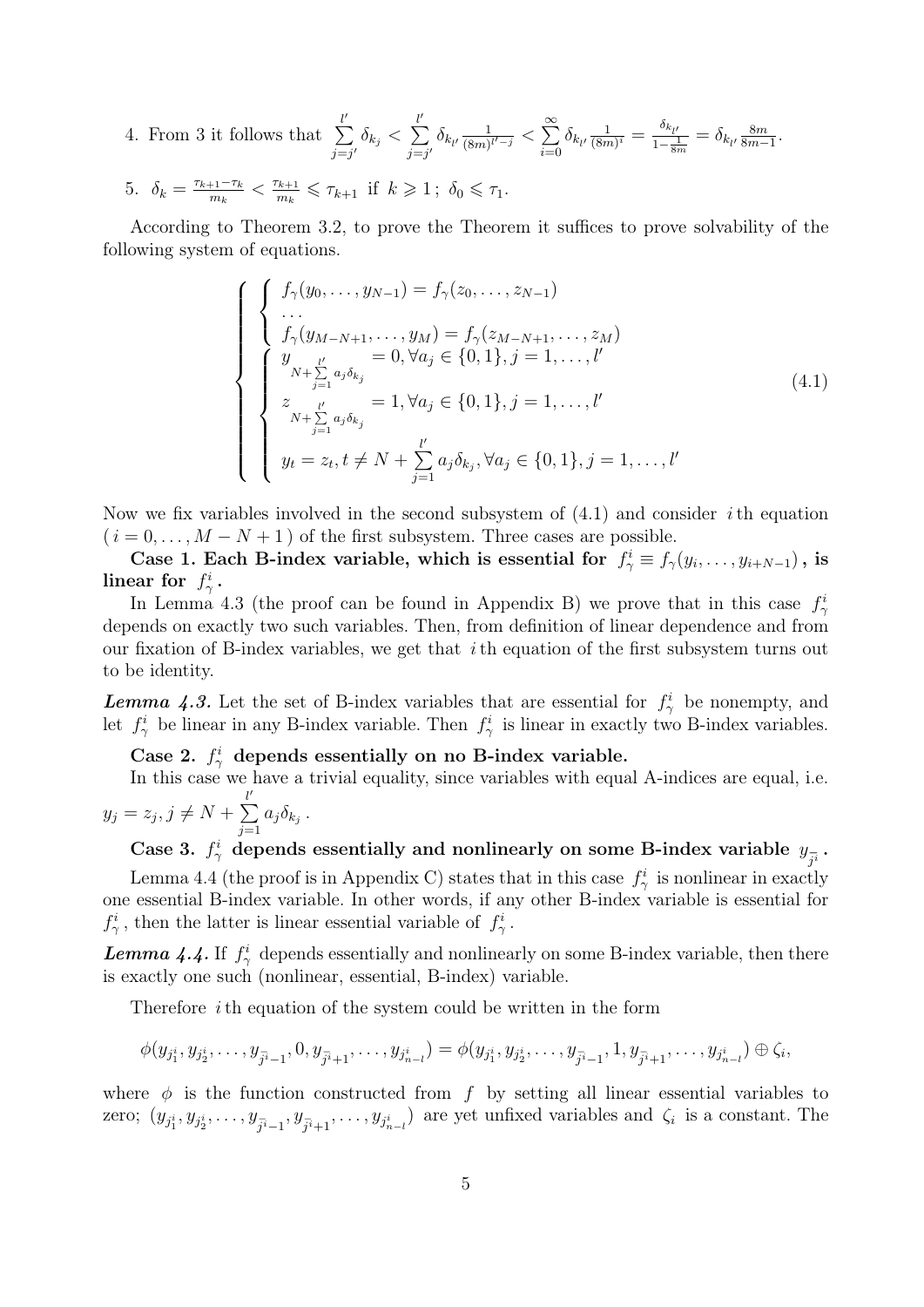variable  $y_{\overline{j}i}$  is essential and nonlinear for  $\phi$ , thus there exists at least one setting of variables  $(y_{j_1^i}, y_{j_2^i}, \ldots, y_{j_{i-1}^i}, y_{j_{i+1}^i}, \ldots, y_{j_{n-l}^i})$  , which turns  $i$  th equation of the first subsystem of system  $(4.1)$  to identity. The Theorem is proven if one shows that no indices  $j_m^i$  appear in any other equation whose function satisfies conditions of the Case 3. In other words, each index of a nonlinear essential variable of  $f_{\gamma}^{i}$  appears in at most one equation with function  $f_{\gamma}^{i}$ depending essentially and nonlinearly on a B-index variable. This fact is proven in Lemma 4.5 (the proof is in Appendix D).

**Lemma 4.5.** There is no index of a nonlinear essential variable of  $f^j_\gamma$  (for any j) that occurs in at least two equations with functions  $f_{\gamma}^{i}$  satisfying conditions of the Case 3.

Also, each variable, that is present in equations corresponding to Case 3, is present only in one such equation. Equations which correspond to Case 1 and Case 2 turn into trivial equalities, and each equation corresponding to Case 3 is solvable. So, we can conclude that the whole system is solvable, and that fact directly implies statement of the Theorem.  $\Box$ 

**Remark 4.6.** Proof of Theorem 4.2 is much easier in the case of  $f$  without linear essential variables. In this case one has  $m_k = 1$ ,  $k = 0, \ldots, n-1$ ; the sequences  $y, z$  are of length  $2N + 1$  and differ in one bit only.

# 5 Conclusion and Open Question

Theorem 4.2 implies the negative answer to the question of existence (in Golić model) of keystream generators without undesirable properties mentioned in introduction. But our proof is based on a register whose size exponentially grows with the number of taps. Thus, though theoretically the question with Golić conjecture is now closed, there remains the following open question: whether it is possible to prove a similar statement without forcing sequence  $\gamma$  increase exponentially (e.g. in the model where the size of a register is bounded by some polynomial).

# References

- [1] R.J.Anderson. Searching for the Optimum Correlation Attack. B. Preneel (ed.) Fast Software Encryption. LNCS, vol. 1008, pp. 137-143. Springer, Heidelberg (1995).
- [2] M. Dichtl. On nonlinear filter generators. E. Biham (ed.) FSE 1997. LNCS, vol. 1267, pp. 103-106. Springer, Heidelberg (1997).
- [3] Dj.Golić, J. On the Security of Nonlinear Filter Generators. D. Gollmann (ed.) Proceedings of Fast Software Encryption 1996. LNCS, vol. 1039, pp. 173-188. Springer, Heidelberg (1996).
- [4] A.Gouget, H.Sibert. Revisiting Correlation-Immunity in Filter Generators. C.Adams, A.Miri and M.Wiener(Eds.) Proceedings of SAC 2007, LNCS, vol. 4876, pp. 378-395. Springer, Heidelberg (2007).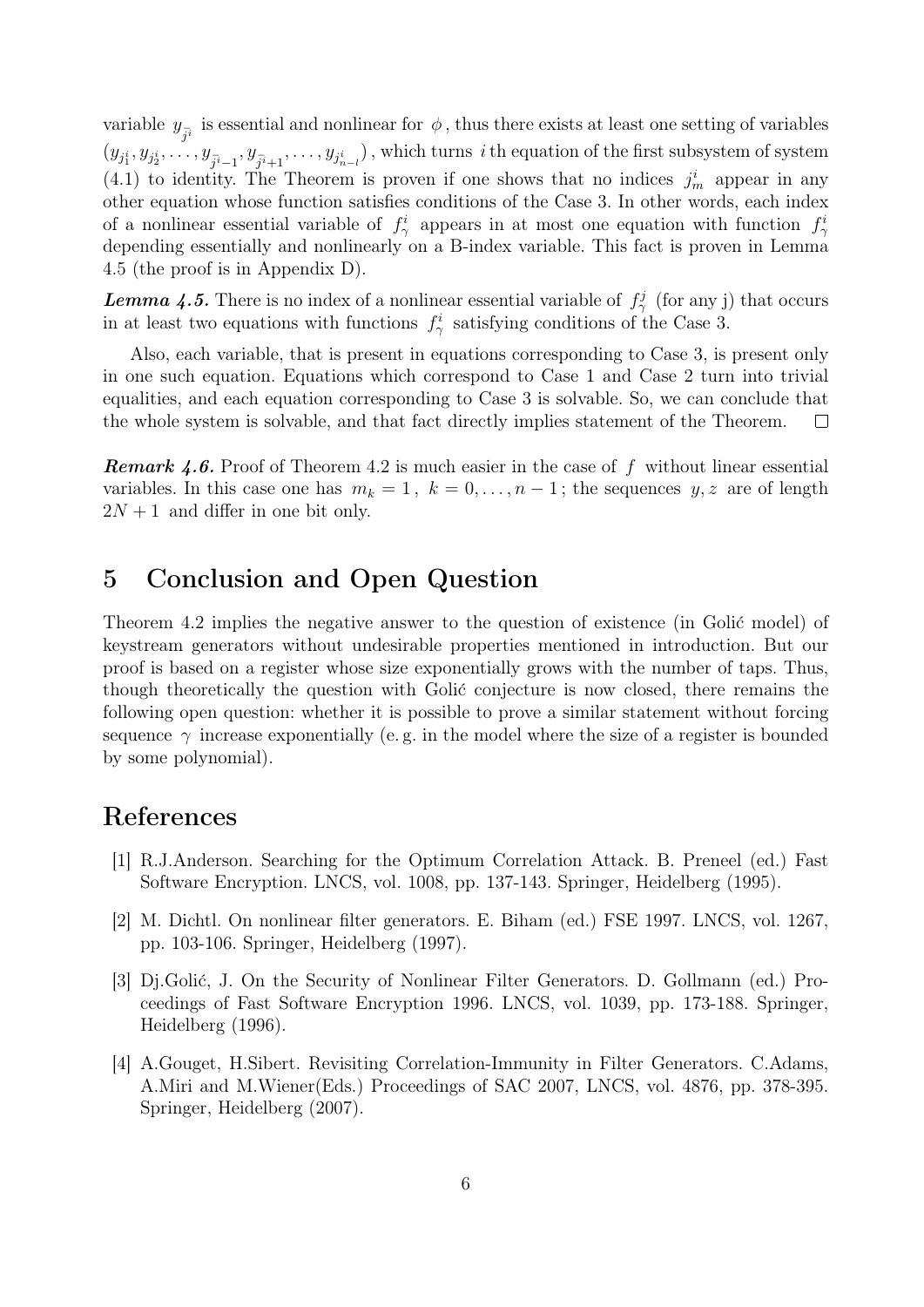- [5] D. A. Huffman. Canonical Forms for Information-Lossless Finite-State Logical Machines. IRE Trans. Circuit Theory, 1959, v. 5, spec. suppl., p. 41-59.
- [6] O.A. Logachev, On perfectly balanced Boolean functions. Cryptology ePrint Archive, Report 2007/022, http://eprint.iacr.org/.
- [7] O.A. Logachev, A.A. Salnikov, S.V. Smyshlyaev, V.V. Yashchenko. Perfectly Balanced Functions in Symbolic Dynamics. Cryptology ePrint Archive, Report 2009/296, http://eprint.iacr.org/.
- [8] O.A. Logachev, A.A. Salnikov, and V.V. Yashchenko, Boolean Functions in Coding Theory and Cryptology, MCCME, Moscow, 2004 (in Russian).
- [9] O.A. Logachev, S.V. Smyshlyaev, V.V. Yashchenko. New methods of investigation of perfectly balanced Boolean functions. Discrete Mathematics and Applications. Volume 19, Issue 3, Pages 237–262, ISSN (Online) 1569-3929, ISSN (Print) 0924-9265, DOI: 10.1515/DMA.2009.014, /July/2009.
- [10] F.P. Preparata. Convolutional Transformations of Binary Sequences: Boolean Functions and Their Resynchronizing Properties. IEEE Trans. Electron. Comput., 1966, v.15, N6, pp. 898-909.
- [11] S.N. Sumarokov, Functions of defect zero and invertability of some class of finite-memory encoders, Obozrenie prom. i prikl. mat. 1(1) (1994) 33-55 (in Russian).

# Appendix A

Proof of Theorem 3.2. Denote by  $\gamma(f, l)$  the maximum possible (over all  $(y_1, y_2, \ldots, y_l) \in$  $V_l$ ) number of solutions to the system

$$
\begin{cases} f(x_s, x_{s+1}, \dots, x_{s+n-1}) = y_s \\ s = 1, 2, \dots, l. \end{cases} \tag{5.1}
$$

It is obvious that if for some f there are no sequences x, z such that  $(3.1)-(3.4)$  hold, then the output sequence  $(y_1, y_2, \ldots, y_{r-n+1}) = f_{r-n+1}(x)$  and  $x_1, x_2, \ldots, x_n; x_{r-n+1}, \ldots, x_r$ determine the whole input sequence x, and so, for any integer l,  $\gamma(f, l) \leq 2^{2n-2}$ . It is easy to show that in the opposite case  $\gamma(f, l)$  is unbounded as a function of l with  $l \to \infty$ .

In the remaining part of the proof it is shown that  $\gamma(f, l)$  is bounded (with  $l \to \infty$ ) iff f is perfectly balanced.

By definition, for any  $f \in \mathcal{PB}_n$  and any natural  $l \gamma(f, l) = 2^{n-1}$ , i.e.  $\gamma(f, l)$  is not unbounded with  $l \to \infty$ . Let  $f \notin \mathcal{PB}_n$ . Then there is an integer l and a tuple  $\widetilde{y} = (\widetilde{y}_1, \widetilde{y}_2, \widetilde{y}_3, \widetilde{y}_4, \widetilde{y}_5, \widetilde{y}_6, \widetilde{y}_7, \widetilde{y}_8, \widetilde{y}_9, \widetilde{y}_9, \widetilde{y}_9, \widetilde{y}_9, \widetilde{y}_9, \widetilde{y}_9, \widetilde$  $(\tilde{y}_l)^\top \in V_l$ , such that there exist  $2^{n-1} + \alpha$  solutions to (5.1), where  $\alpha \geq 1$ .<br>For the tuple  $\tilde{y} \in V_l$  construct the set of all possible sequences of length  $(k)$ .

For the tuple  $\widetilde{y} \in V_l$  construct the set of all possible sequences of length  $(k+1)l+k(n-1)$ of the following form:

$$
\widetilde{y}_1,\ldots,\widetilde{y}_l,y_{l+1},\ldots,y_{l+n-1},\widetilde{y}_1,\ldots,\widetilde{y}_l,y_{2l+n-1},\ldots,y_{2l+2(n-1)},\ldots
$$

$$
\ldots,y_{kl+(k-1)(n-1)+1},\ldots,y_{kl+k(n-1)},\widetilde{y}_1,\ldots,\widetilde{y}_l,\quad(5.2)
$$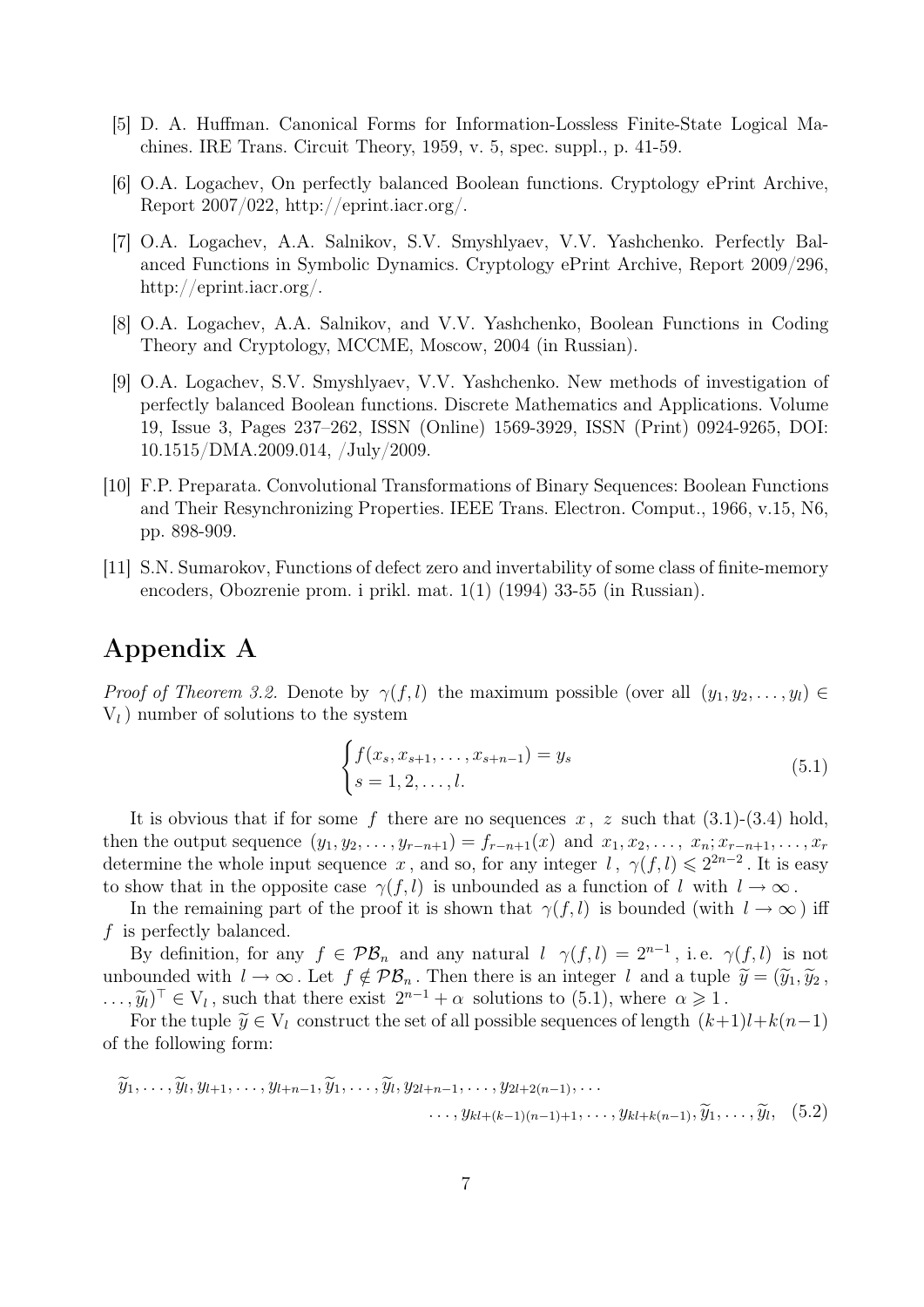$k = 1, 2, \ldots$ , where  $y_i \in \mathbb{F}_2$ ,  $i = l + 1, l + 2, \ldots, l + n - 1; 2l + n - 1, 2l + n - 2, \ldots$ . Let  $\mu_k$ denote the average number of inputs of  $f_{(k+1)l+k(n-1)}$  that correspond to one output of the form  $(5.2)$ . In this case,

$$
\mu_k = 2^{n-1} \left( 1 + \frac{\alpha}{2^{n-1}} \right)^{k+1},
$$

so  $\mu_k \to \infty$  with  $k \to \infty$ . That is, for any integer M there is an integer  $k = k(M)$  such that  $\mu_{k(M)} > M$ , i.e. preimage of one of the sequences (5.2) of length  $t(M) = (k(M) + 1)l +$  $k(M)(n-1)$  is of cardinality greater than M. This means that for arbitrary M there exists  $t(M)$  such that  $\gamma(f, t(M)) > M$  and thus  $\gamma(f, l)$  is unbounded as a function of l.  $\Box$ 

# Appendix B

*Proof of Lemma 4.3.* Consider the set of all essential B-index variables of  $f^i_\gamma$  and let the variable in this set with the maximal B-index correspond to the  $(N - \tau_k - r\delta_k)$  th variable of  $f_\gamma$ ,  $1 \leqslant r \leqslant m_k - 1$ . It is evident that in this case there is another B-index variable corresponding to  $(N - \tau_k - (r + 1)\delta_k)$  th variable of  $f_\gamma$ . According to conditions of Case 1, this variable is linear as well. Therefore  $1 \leq r \leq m_k - 2, m_k \geq 3$ . Next one has to prove that no other B-index variable is essential for  $f^i_\gamma$ .

It suffices to show that variables of  $f_\gamma$  with indices  $N-\tau_k-r\delta_k-\tau$  $\sum_{i=1}^{l}$  $\sum_{j=1} b_j \delta_{k_j}, b_j \in \{-1, 0, 1\},$ 

 $j = 1, \ldots, l'$  are not essential for  $f_{\gamma}$  except for two trivial cases ( $\sum_{i=1}^{l'}$  $\sum_{j=1} b_j \delta_{k_j} = \delta_k$  and

$$
\sum_{j=1}^{l'} b_j \delta_{k_j} = 0.
$$

Let  $k_{j^*} = k$ . Two cases are possible.

1)  $\exists j^{\circ} > j^* : b_{j^{\circ}} \neq 0$  and let  $j^{\circ}$  be the maximal index j such that  $b_j \neq 0$ . Evidently, it suffices to consider the case of  $b_{j^{\circ}} = 1$ . Then  $N - \tau_k - r\delta_k$  $\sum_{i=1}^{l'}$  $\sum_{j=1}^{\infty} b_j \delta_{k_j} \leq$  $N - \tau_k - r\delta_k - \delta_{k_j \circ}$  +  $\sum_{i=1}^{j^{\circ}-1}$  $\sum_{j=1} \delta_{k_j} < N - \tau_k - r \delta_k - 4m(1 - \frac{1}{8m})$  $\frac{1}{8m-1})\tau_{k_j\circ} < N-\tau_{k_j\circ}$  .

Also, the following inequality holds.  $N - \tau_k - r\delta_k$  –  $\sum^{\ell'}$  $\sum_{j=1} b_j \delta_{k_j} = N - (\tau_{k+1} - (m_k - r) \delta_k) \sum^{\ell'}$  $\sum_{j=1}^{l'} b_j \delta_{k_j} \geq N - (\tau_{k+1} - 2\delta_k) - \sum_{j=1}^{l'}$  $\sum_{j=1}^{l'} b_j \delta_{k_j} \geq N - (\tau_{k+1} - 2\delta_k) - \sum_{j=1}^{j^{\circ}}$  $\sum_{j=1} \delta_{k_j} > N - (\tau_{k+1} - 2\delta_k) \delta_{k_{j} \circ -1} \frac{8m}{8m-1} - \delta_{k_{j} \circ}$ . If  $k_{j} \circ -1 = k$ , then  $k_{j} \circ -1 = k$  and one can estimate the last expression as

follows:  $N - (\tau_{k+1} - 2\delta_k) - \delta_{k_j \circ -1} \frac{8m}{8m-1} - \delta_{k_j \circ} = N - \tau_{k+1} + \delta_k - \frac{\delta_k}{8m-1} - \delta_{k+1} > N - \tau_{k+1} - \delta_{k+1} =$  $N - \tau_{k_j\circ} - \delta_{k_j\circ}$ . Else  $N - (\tau_{k+1} - 2\delta_k) - \delta_{k_j\circ} - \frac{8m}{8m-1} - \delta_{k_j\circ} > N - \tau_{k+1} - \delta_{k_j\circ} - \frac{8m}{8m-1} - \delta_{k_j\circ}$  $N-\tau_{k+1}-\delta_{k_j\circ-1}\frac{8m}{8m-1}-\delta_{k_j\circ} \geqslant N-\tau_{k_j\circ-1}-\delta_{k_j\circ-1}\frac{8m}{8m-1}-\delta_{k_j\circ} > N-\delta_{k_j\circ-1}(\frac{1}{4m}+\frac{8m}{8m-1}-\frac{1}{4m})$  $\frac{8m}{8m-1}$ ) —  $\delta_{k_j \circ} =$  $N-\frac{\tau_{k_j\circ}-\tau_{k_j\circ-1}}{m}$  $\frac{(-7k_j \circ -1)}{m_{k_j \circ}} \left( \frac{1}{4m} + \frac{8m}{8m} \right)$  $\frac{8m}{8m-1}$ ) –  $\delta_{k_j \circ} > N - \frac{\tau_{k_j \circ}}{m_{k_j \circ}}$  $\frac{\tau_{k_j\circ}}{m_{k_j\circ}}(\frac{1}{4m}+1+\frac{1}{8m-1})-\delta_{k_j\circ}\geqslant N-\frac{\tau_{k_j\circ}}{m_{k_j\circ}}$  $\frac{\tau_{k_j\circ}}{m_{k_j\circ}}(\frac{1}{12}+1+\frac{1}{23})-\delta_{k_j\circ} \geqslant$  $N-\frac{\tau_{k_j\circ}}{2}$  $\frac{a_{j0}}{2}(\frac{1}{12}+1+\frac{1}{23})-\delta_{k_{j0}}>N-\tau_{k_{j0}}-\delta_{k_{j0}}.$  This implies that all the variables with indices

 $j^{\circ} > \bar{j}^*, \bar{b_{j^{\circ}}} = 1$  occur in the interval  $(\check{N} - \tau_{k_j \circ} - \delta_{k_j \circ}, N - \tau_{k_j \circ})$  and thus could not be essential for  $f_{\gamma}$ .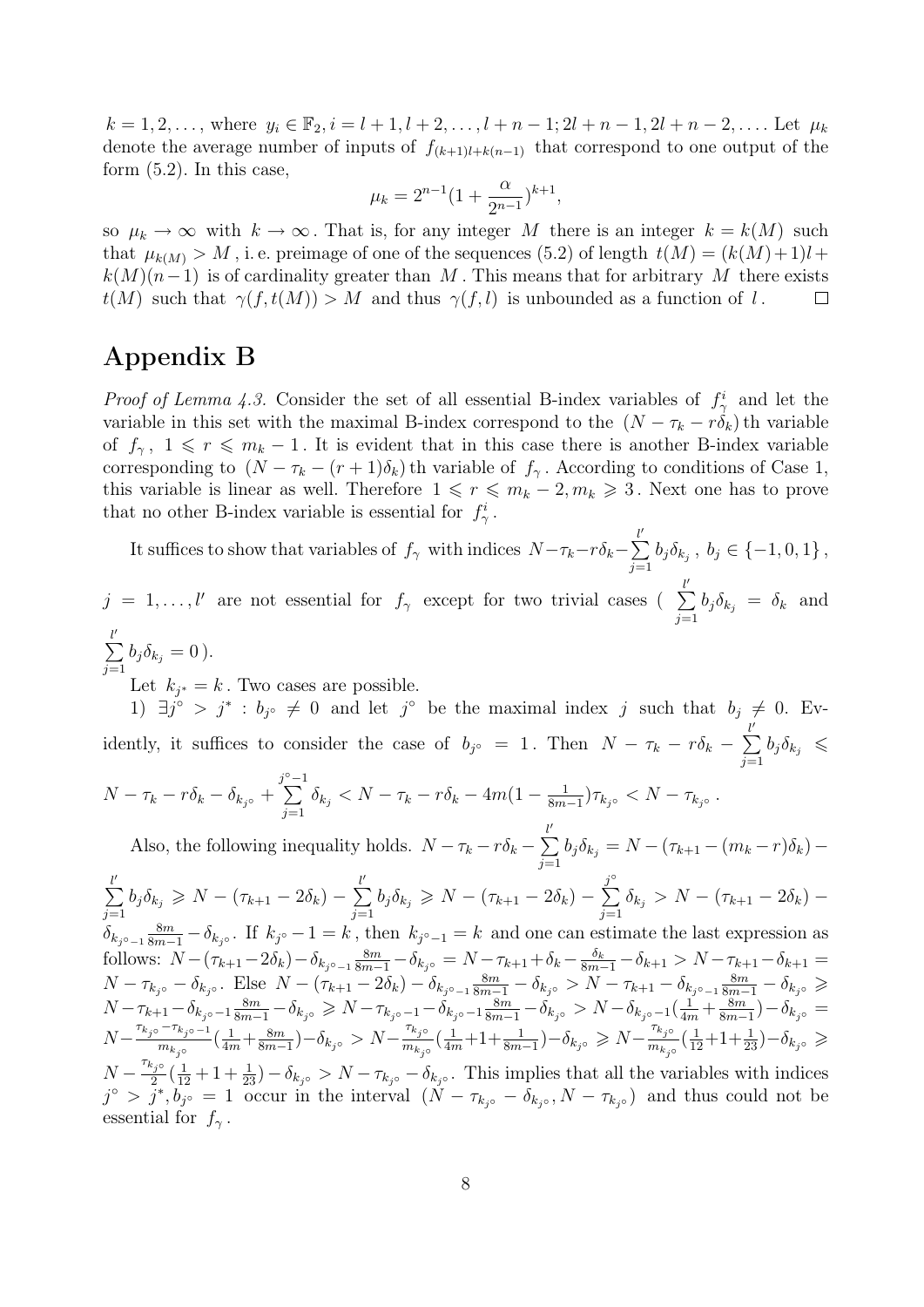$2\forall j > j^* \Rightarrow b_j = 0; \exists j^{\circ} < j^* : b_{j^{\circ}} \neq 0$  (if there are multiple such  $j^{\circ}$ , we choose the largest one).

If 
$$
b_{j^*} = 1
$$
, then  $N - \tau_k - r\delta_k - \sum_{j=1}^{l'} b_j \delta_{k_j} > N - \tau_k - r\delta_k - \frac{8m}{8m-1} \delta_k > N - \tau_k - (r+2)\delta_k$ ;  
\n $N - \tau_k - r\delta_k - \sum_{j=1}^{l'} b_j \delta_{k_j} < N - \tau_k - r\delta_k$ ,  $N - \tau_k - r\delta_k - \sum_{j=1}^{l'} b_j \delta_{k_j} \neq N - \tau_k - (r+1)\delta_k$ .  
\nIf  $b_{j^*} = 0$ , then  $N - \tau_k - r\delta_k - \sum_{j=1}^{l'} b_j \delta_{k_j} > N - \tau_k - r\delta_k - \frac{1}{8m-1} \delta_k > N - \tau_k - (r+1)\delta_k$ ;  
\n $N - \tau_k - r\delta_k - \sum_{j=1}^{l'} b_j \delta_{k_j} < N - \tau_k - (r-1)\delta_k$ ,  $N - \tau_k - r\delta_k - \sum_{j=1}^{l'} b_j \delta_{k_j} \neq N - \tau_k - r\delta_k$ .  
\nThus, in this case variables are not essential too.

Thus, in this case variables are not essential too.

# Appendix C

*Proof of Lemma 4.4.* By contradiction, let for some  $f_{\gamma}^{i}$  two B-index variables correspond to  $(N - \tau_k)$ th and  $(N - \tau_p)$ th variables of  $f_\gamma$ ,  $p > k$ . Then

$$
\tau_p - \tau_k = \sum_{j=1}^{l'} b_j \delta_{k_j}, b_j \in \{-1, 0, 1\}.
$$
\n(5.3)

1) Let the set  $K = \{j|k_j \geq p, b_j = 1\}$  be nonempty and let  $j^{\circ}$  be the maximum element of this set. Then  $\sum^{\ell'}$  $\sum_{j=1}^{l'} b_j \delta_{k_j} \geq \delta_{k_j} - \sum_{j=1}^{j^{\circ}-1}$  $\sum_{j=1} \delta_{k_j} > \delta_{k_j \circ} - \frac{8m}{8m-1}$  $\frac{8m}{8m-1}\delta_{k_{j}\circ_{-1}} > \delta_{k_{j}\circ}(1-\frac{1}{8m})$  $\frac{1}{8m-1})$  >  $4m(1-\frac{1}{8m})$  $\frac{1}{8m-1}$ ) $\tau_p > \tau_p - \tau_k$ .

2) Let K be empty, i.e.  $b_{j^{\circ}} \leqslant 0, k_{j^{\circ}} \geqslant p$ . Then  $\sum_{i=1}^{l'}$ jp  $\sum_{j=1}^{\infty} b_j \delta_{k_j} \leqslant \sum_{j=1}^{\infty}$  $\sum_{j=1}^{N} \delta_{k_j} < \frac{8m}{8m-1}$  $\frac{8m}{8m-1}\delta_{k_{j_p}}$ , where  $\tau_{k_{jp}+1}-\tau_{k_{jp}}$  $\frac{\tau_{k_{jp}+1}-\tau_{k_{jp}}}{2} \leqslant \frac{8}{7}$  $\frac{\tau_p-\tau_{p-1}}{2} < \tau_p - \tau_{p-1} \leqslant \tau_p - \tau_k.$  $k_{j_p} \leqslant p-1$ .  $\frac{8m}{8m-1}$  $\frac{8m}{8m-1}\delta_{k_{jp}}=\frac{8m}{8m-1}$  $\leq \frac{8}{5}$ 8m−1  $m_{k_{j_p}}$ 7 7 Hence, (5.3) is impossible and this concludes the proof of the Lemma.  $\Box$ 

# Appendix D

*Proof of Lemma 4.5.* We have to prove that equality

$$
\tau_a - \tau_b + \sum_{j=1}^{l'} a'_j \delta_{k_j} = \tau_c - \tau_d + \sum_{j=1}^{l'} a''_j \delta_{k_j}
$$
\n(5.4)

does not hold if conditions

$$
\begin{cases}\n\tau_a = \tau_c \\
\tau_b = \tau_d \\
a'_j = a''_j, j = 1, \dots, l'\n\end{cases}
$$
\n(5.5)

are not satisfied.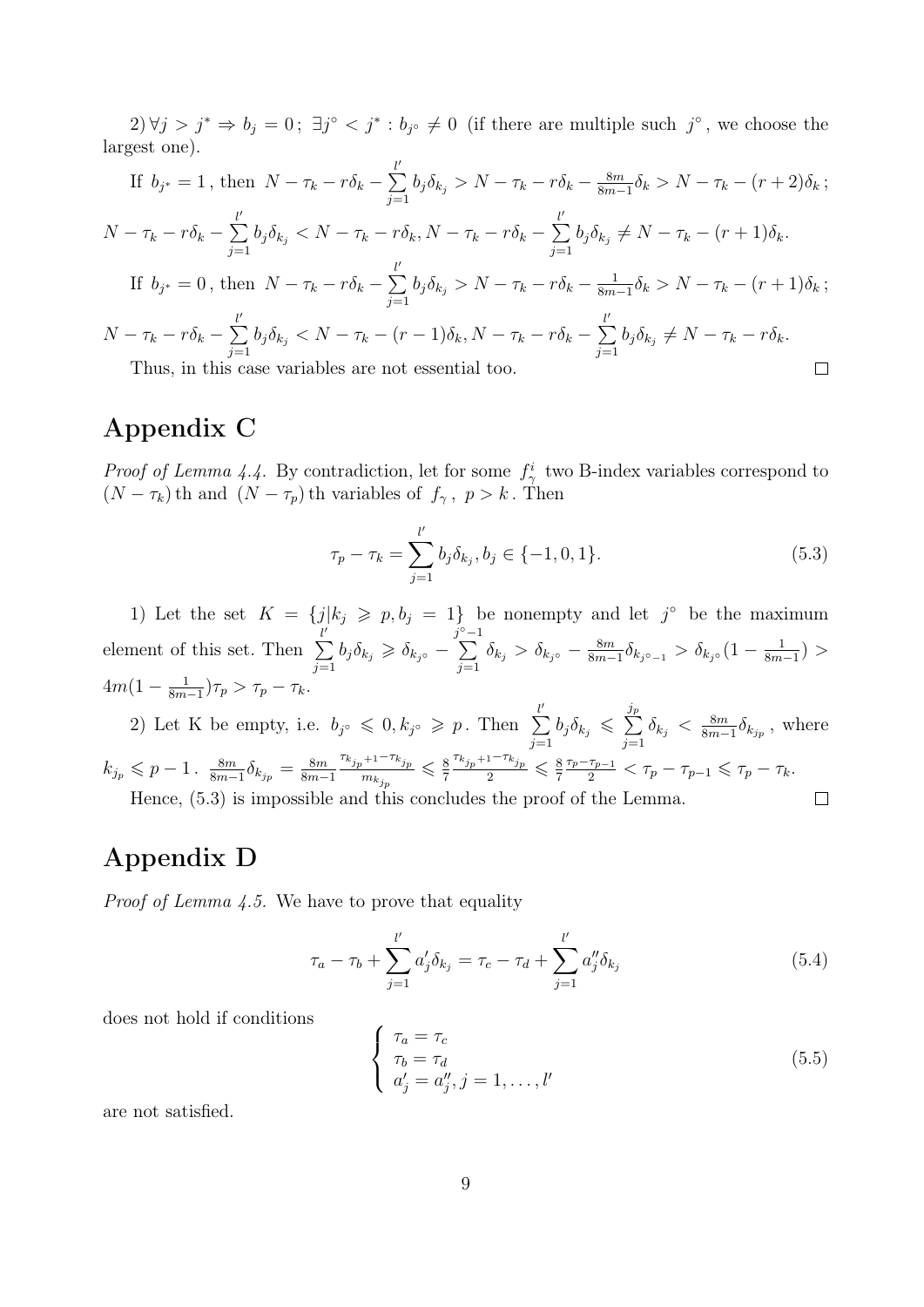First, we prove that equality  $\sum_{i=1}^{l}$  $j=1$  $a'_j \delta_{k_j} =$  $\sum_{i=1}^{l}$  $j=1$  $a''_j \delta_{k_j}$  holds only if  $a'_j = a''_j, j = 1, \ldots, l'$ . Let  $a'_{j} \in a''_{j}$ ,  $a'_{j} = 1, a''_{j} = 0$  and let j<sup>o</sup> be the largest index such that  $a'_{j} \neq a''_{j}$ . Then

$$
\sum_{j=1}^{l'} a'_j \delta_{k_j} - \sum_{j=1}^{l'} a''_j \delta_{k_j} = \delta_{k_j} + \sum_{j=1}^{j^{\circ}-1} a'_j \delta_{k_j} - \sum_{j=1}^{j^{\circ}-1} a''_j \delta_{k_j} \ge
$$
  
\n
$$
\geq \delta_{k_j} - \sum_{j=1}^{j^{\circ}-1} a''_j \delta_{k_j} \geq \delta_{k_j} - \sum_{j=1}^{j^{\circ}-1} \delta_{k_j} > \delta_{k_j} - \frac{1}{8m-1} \delta_{k_j} > 0.
$$

Consider indices  $a, b, c, d, e+1, e = k_{j^{\circ}}$ , where  $j^{\circ}$  is the largest index such that  $a'_{j} \neq a''_{j}$ . One can transform (5.4) as follows:  $\tau_a - \tau_b = \tau_c - \tau_d +$  $\sum_{j=1}^{j^{\circ}} b_j \delta_{k_j}, b_j = a''_j - a'_j, j = 1, \ldots, j^{\circ}.$  $j=1$ 

Let  $q = \max\{a, b, c, d, e + 1\}$ . We have (up to equivalence) five possibilities.

1)  $q = a, q > b, q > c, q > d, q > e + 1$ . Then  $\tau_a = \tau_q > (4m^2 + 1)\tau_{q-1} \geq \tau_{q-1} \geq$  $\tau_b + (\tau_c - \tau_d) + 3\tau_{q-1} \geq \tau_b + \tau_c - \tau_d + 3\delta_{q-2} > \tau_b + \tau_c - \tau_d + \delta_{q-2} \frac{8m}{8m-1} > \tau_b + \tau_c - \tau_d +$  $\sum_{i=1}^{j^{\circ}}$  $\sum_{j=1}^{\tilde{j}} \delta_{k_j} \geqslant$ 

$$
\tau_b + \tau_c - \tau_d + \sum_{j=1}^{j^{\circ}} b_j \delta_{k_j}
$$
, hence equality (5.4) does not hold.  
\n $2) q = e + 1, a \leqslant e, b \leqslant e, c \leqslant e, d \leqslant e$ . Let  $b_{j^{\circ}} = 1$  (the case of  $b_{j^{\circ}} = -1$  is treated

along the same lines).  $\delta_e > 4m\tau_e > 2\tau_e + 2\delta_{e-1} > (\tau_a - \tau_b + \tau_d - \tau_c) + \delta_{e-1} + \frac{1}{8m}$  $\frac{1}{8m-1}\delta_{e-1} >$  $\tau_a - \tau_b + \tau_d - \tau_c +$  $\sum_{i=1}^{j^{\circ}-1}$  $\sum_{j=1}^{j^{\circ}-1} \delta_{k_j} \geqslant \tau_a - \tau_b + \tau_d - \tau_c + \sum_{j=1}^{j^{\circ}-1}$  $\sum_{j=1} b_j \delta_{k_j}$ , thus equality (5.4) does not hold. 3)  $q = a = c$ . Then (5.4) can be transformed into  $\tau_d = \tau_b +$  $\sum_{i=1}^{j^{\circ}}$  $\sum_{j=1} b_j \delta_{k_j}$ . If  $b = d$ , then (5.4)  $\sum_{i=1}^{j^{\circ}}$ 

turns into  $\sum_{j=1}^{n} b_j \delta_{k_j} = 0$ , which holds only if  $b_j = 0, j = 1, \ldots, j^{\circ}$ .

If  $d > b$  (or  $d < b$ , that can be treated similarly), we denote  $q' = \max\{b, d, e + 1\}$  and consider three subcases.

•  $d = q' > e+1$ . Then  $\tau_d > (4m^2+1)\tau_{q'-1} > \tau_b+4m^2\tau_{q'-1} > \tau_b+4m^2\delta_e > \tau_b+\frac{8m}{8m-1}$  $\frac{8m}{8m-1}\delta_e >$  $\tau_b +$  $\sum_{i=1}^{n}$  $\sum_{j=1}^{j^{\circ}} \delta_{k_j} \geqslant \tau_b + \sum_{j=1}^{j^{\circ}}$  $\sum_{j=1} b_j \delta_{k_j}.$ 

• 
$$
q' = e + 1 > d
$$
. Then  $\sum_{j=1}^{j^{\circ}} b_j \delta_{k_j} > 4m\tau_{q'-1} - \sum_{j=1}^{j^{\circ}-1} \delta_{k_j} \ge \tau_d + \tau_b + 2\tau_{q'-1} - \sum_{j=1}^{j^{\circ}-1} \delta_{k_j} >$   
 $\tau_d + \tau_b + 2\delta_{q'-2} - \sum_{j=1}^{j^{\circ}-1} \delta_{k_j} = \tau_d + \tau_b + 2\delta_{e-1} - \sum_{j=1}^{j^{\circ}-1} \delta_{k_j} > \tau_d + \tau_b + \frac{8m}{8m-1}\delta_{k_{j^{\circ}-1}} - \sum_{j=1}^{j^{\circ}-1} \delta_{k_j} > \tau_d + \tau_b.$ 

• 
$$
q' = e + 1 = d
$$
. Then  $\tau_d > \frac{3}{4}\tau_d + m^2\tau_{q'-1} \ge \frac{3\tau_{e+1}}{2m_{j^o}} + \tau_b > \frac{8m}{8m-1}\delta_e + \tau_b > \tau_b + \sum_{j=1}^{j^o} \delta_{k_j} \ge \tau_b + \sum_{j=1}^{j^o} b_{k_j}\delta_{k_j}$ .